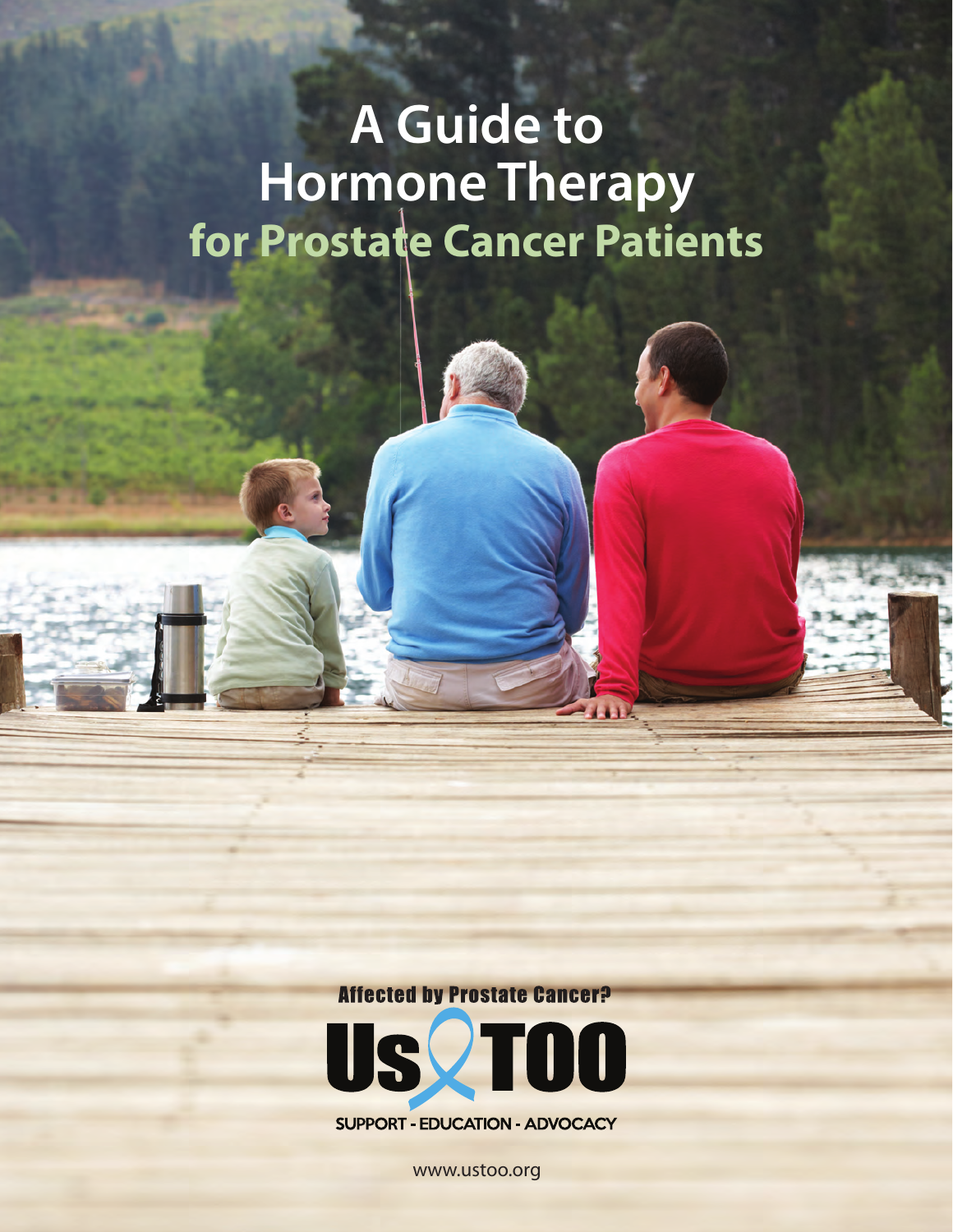

### **You are not alone on your journey with prostate cancer.**

**If you've been diagnosed with prostate cancer or have a family member or friend who is dealing with prostate cancer, you're not alone. Us TOO International Prostate Cancer Education and Support Network was started as a 501(c)(3) not-for-profit organization established in 1990 that serves as a resource of volunteers with peer-to-peer support and educational materials to help men and their families/caregivers make informed decisions about prostate cancer detection, treatment options and related side effects.**

### **Our Mission**

*The mission of Us TOO is to provide hope and improve the lives of those affected by prostate cancer through support, education and advocacy/ awareness.*



### About Prostate Cancer

- Prostate cancer is the most common non-skin cancer in the U.S., affecting one in seven men.
- African American men have the highest incidence of prostate cancer and are 40 percent more likely to develop the disease compared to Caucasian men.
- Men with a family history of prostate cancer are at higher risk for developing prostate cancer.
- Prostate cancer is the second largest cancer killer of men following lung cancer. If detected early, prostate cancer is often treatable.
- Screening for prostate cancer includes a PSA (prostate specific antigen) blood test and a DRE (digital rectal exam). A biopsy is required to diagnose prostate cancer.
- There is confusion over inconsistent messages about the value of PSA testing for prostate cancer. The concern is that this is causing some men to forego testing for early detection resulting in physicians seeing an increase in prostate cancer initially diagnosed at an advanced stage.
- Rather than any "quick fix" for prostate cancer, there are many treatment options and related side effects that each patient needs to evaluate.



There are nearly 3 million men in the U.S. who are living with a prostate cancer diagnosis. This number is estimated to reach 4 million by the year 2024.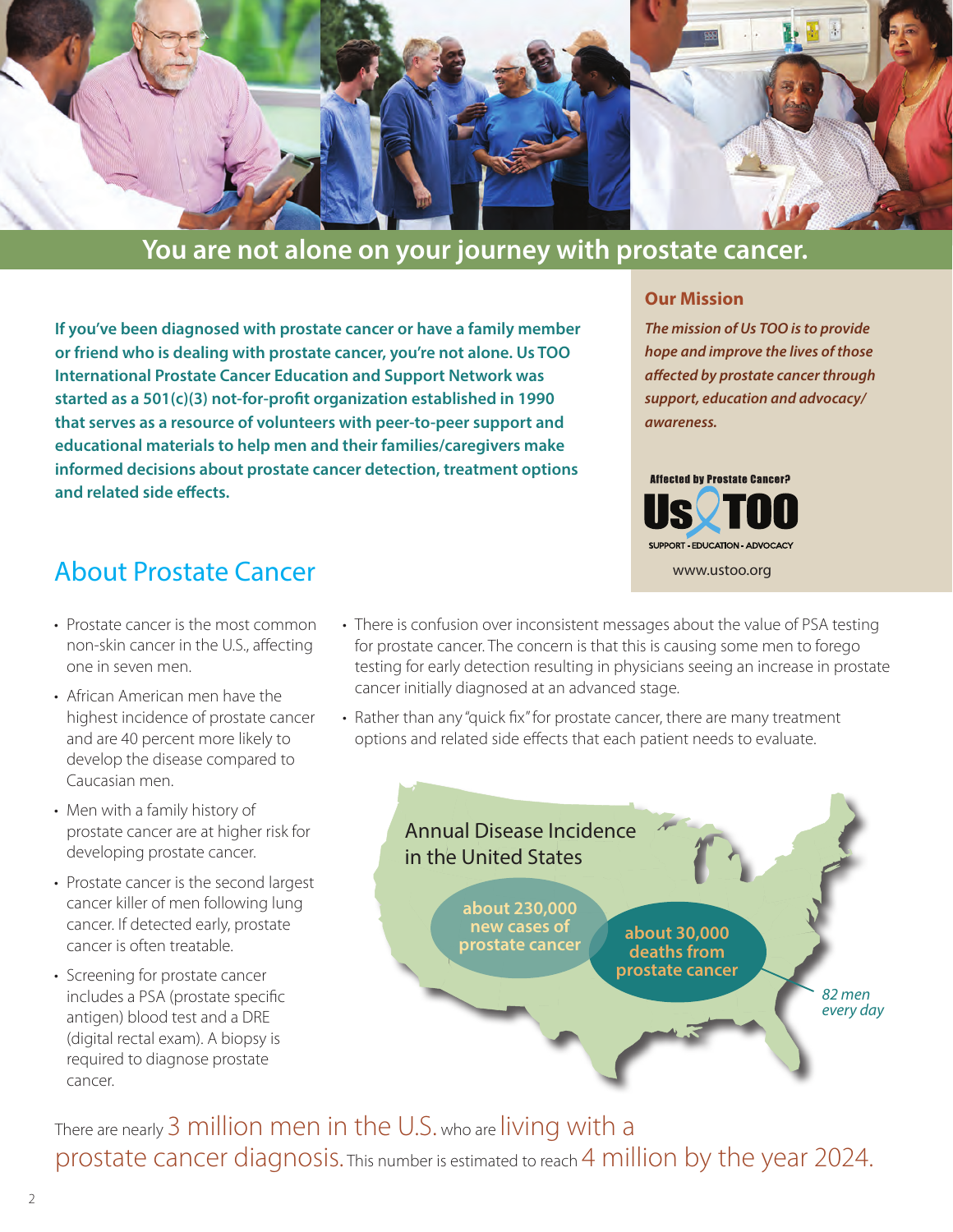### Treatment Options

After receiving a diagnosis of prostate cancer, it's important to take the time that's necessary to learn about all available treatment options and their related side effects. If your Gleason score is a 6 or even a 7  $(3 + 4)$ , talk with your doctor about active surveillance (watchful waiting); and consider testing the prostate cancer tissue from the biopsy to predict disease aggressiveness.

While we believe that every man has a right to know if he has prostate cancer, no one wants to be under-treated or over-treated. Knowledge is power. Look to the educational resources and support services provided by Us TOO at no charge.

Oftentimes, a combination of treatments will be recommended to treat prostate cancer.

Male hormones are responsible for stimulating prostate cancer growth. Hormone therapy is most often used to treat advancing prostate cancer, but may also be used in early stage

prostate cancer (Stage T2) in combination with radiation therapy, or prior to surgery to reduce the size of the prostate so it's easier to remove.



## Hormones and Androgens

Hormones are chemical messengers. They are produced by the body's glands or organs and they cause or control a bodily function. In men, a critical class of hormones called "androgens" has a wide range of functions.

Androgens affect every major tissue in a man's body and are important for building muscle mass, increasing bone formation, and stimulating red blood cell production. Androgens are responsible for many uniquely male features including lower voice, male hair patterns and the male libido, or sexual drive. The two major androgens that fuel prostate cancer are testosterone and dihydrotestosterone (DHT).

### Two Major Androgens Involved in Prostate Cancer

*Produced in the testes and adrenal gland, testosterone and dihydrotestosterone (DHT) are hormones that fuel the growth of prostate cancer.* 



**and is the "fertilizer" for prostate cancer growth.** 

**metabolism of testosterone, dihydrotestosterone is five times as potent a growth stimulator of prostate cancer when compared to testosterone.**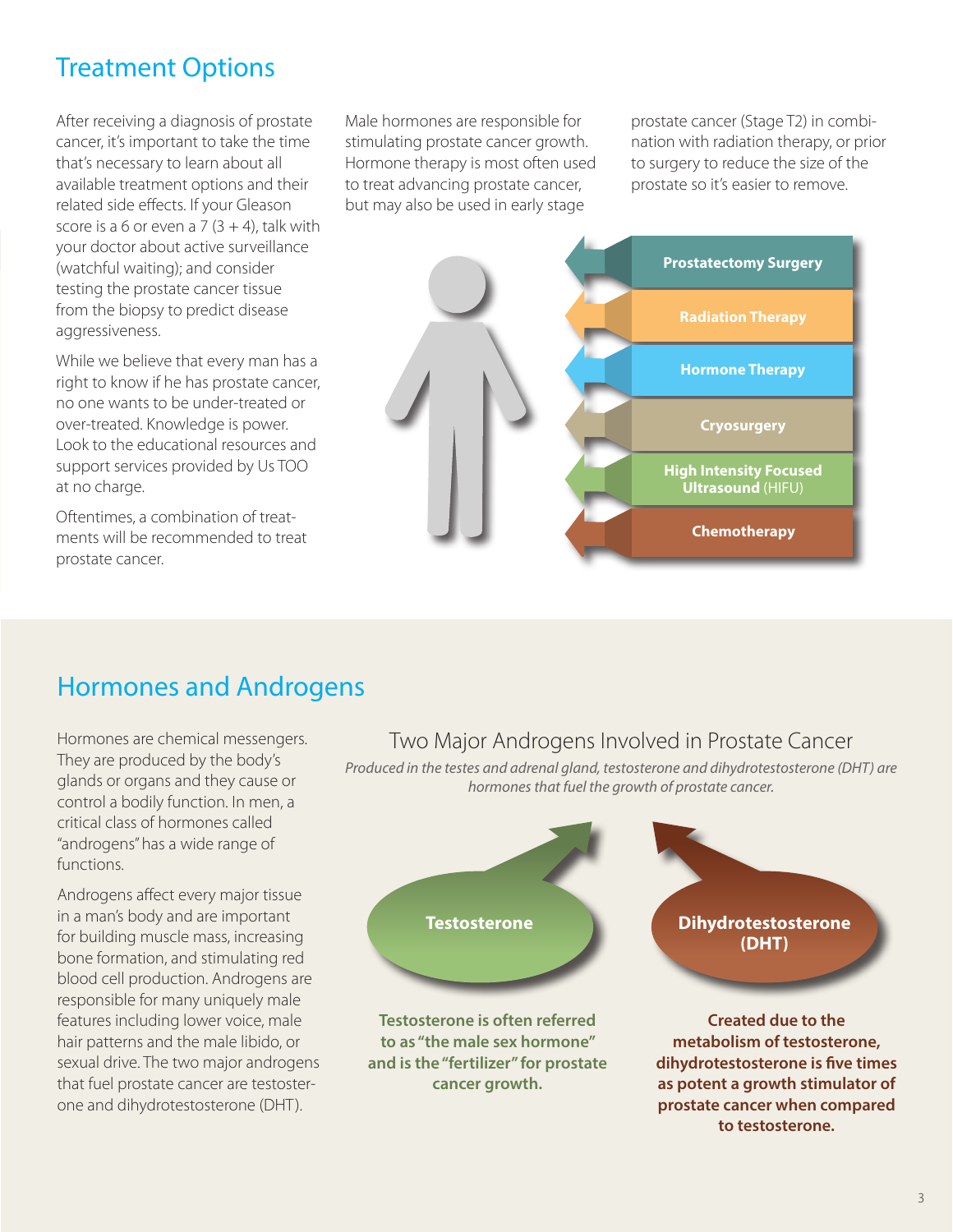# Androgen Deprivation Therapy (ADT)

### **Hormone therapy for prostate cancer is known as androgen deprivation therapy (ADT).**

Although ADT is often referred to as hormone therapy, it doesn't involve the use of hormones. It includes any treatment that lowers the androgen level to deprive the man's body of testosterone. ADT drugs block the production or absorption of androgen hormones causing the prostate cancer to shrink or grow more slowly. Ideally, testosterone, DHT, and PSA levels drop to practically zero. This point is referred to as 'castrate level' since it replicates the effect of a physical castration (orchiectomy).

If treatment becomes ineffective and the cancer begins to grow despite the absence of androgens, the disease state of the prostate cancer is called **hormone refractory, androgen independent, or castrate resistant.** These names all mean the same thing.

Patients most often treated with ADT include men with:

- Regional spread of prostate cancer
- Early recurrence of prostate cancer after prior treatments such as surgery or radiation
- Metastatic prostate cancer

Androgen deprivation therapy (ADT) can involve the use of a few drugs simultaneously. Various combinations for second-line therapy *(the continuation of ADT after becoming castrate resistant)* may also include the off-label use of ketoconazole, an anti-fungal agent.

Ketoconazole has proven to be effective for treatment of elderly men after at least one androgen suppressive treatment with or without chemotherapy.

### **ADT Drug Delivery Options**

| <b>Pills or</b><br><b>Injections</b> | <b>Provide for concentrated</b><br>elevations of a drug<br>periodically and can be<br>administered at regular<br>or intermittent intervals. |
|--------------------------------------|---------------------------------------------------------------------------------------------------------------------------------------------|
| <b>Patch</b>                         | Allows for the delivery<br>of a consistent dosage<br>over a specified period<br>of time that can be<br>adjusted.                            |
| <b>Implant</b>                       | Delivers consistent dosage<br>for 12 months through<br>a small, flexible cylinder<br>placed under the skin of<br>the upper, inner arm.      |

Estrogen patches are another alternative means to stop or counter the production of androgens.

*The goal of androgen deprivation therapy (ADT) is to lower your testosterone to castrate levels with a reading of less than 20 nanograms per deciliter (20 ng/dl). You are not castrate resistant unless your numbers have first dropped to castrate levels. If your doctor told you that you're castrate resistant, question that assessment by looking at past tests to determine if the testosterone was brought down.*

### **What Does Androgen Deprivation Therapy (ADT) Do?**

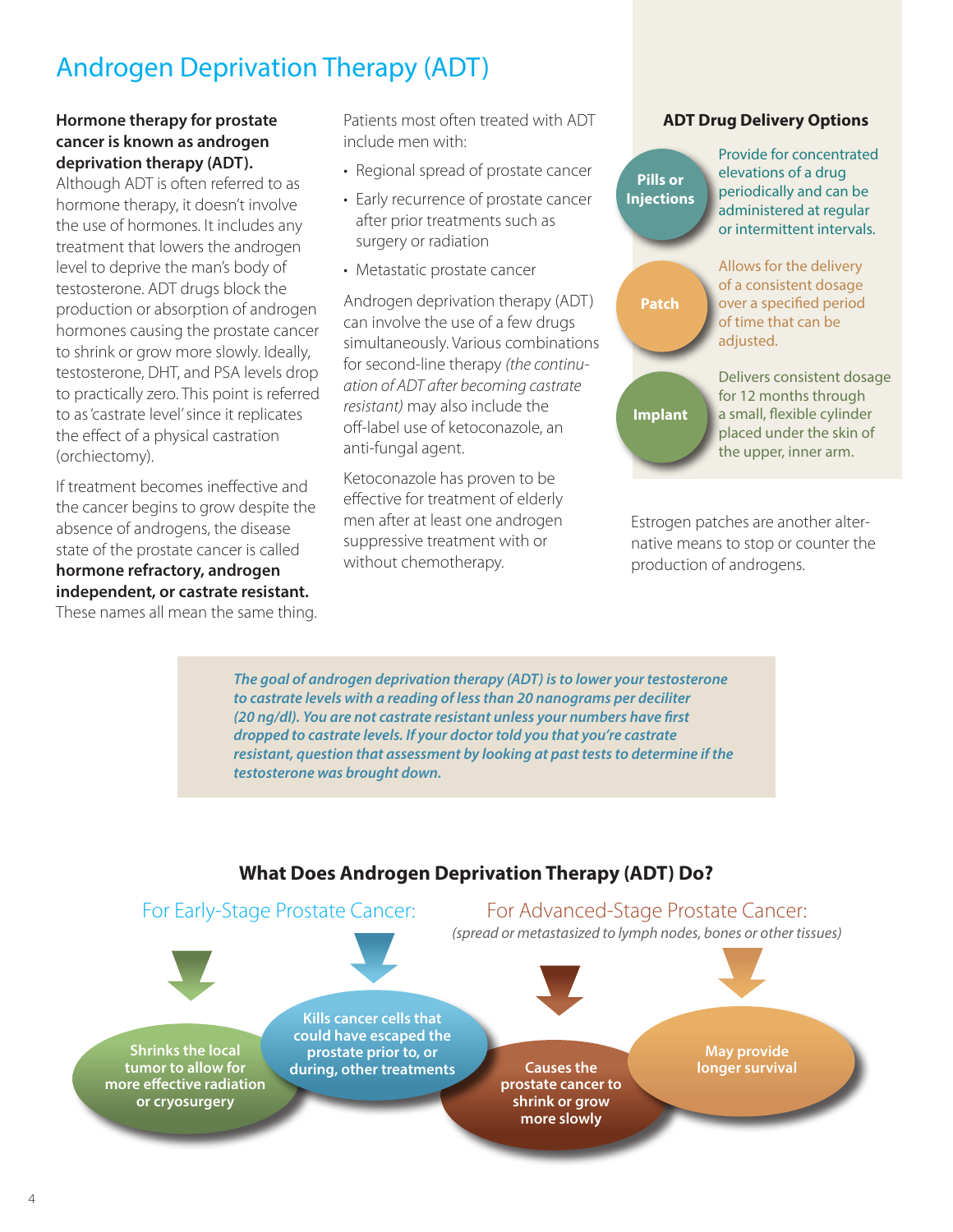### Overview of Hormone Therapy

#### **LHRH Therapy**

*Injectible luteinizing hormone-releasing hormones cause a drop in the level of testosterone.* 

Intramuscular injections of medications are given monthly or alternatively every 84 days, 112 days, or even every six or 12 months. LHRH therapy shuts down the production of luteinizing hormones and causes the testicles to stop producing testosterone. This is often referred to as "medical castration," or a "medical orchiectomy," since the effect is the equivalent to the removal of testicles (orchiectomy).

Intermittent androgen deprivation (IAD) involves starting and stopping treatment for periods of time and is often used following a protocol that determines if and when a man can discontinue LHRH therapy and/or antiandrogens, or other anti-prostate cancer agents.

An advantage of LHRH therapy is the elimination of the need for an orchiectomy for those men preferring not to have surgery. **The key advantage to LHRH therapy is that it is reversible.**

LHRH therapy injections are cumulatively more expensive than a one-time surgical procedure. In most instances, insurance companies, including Medicare, cover the cost of LHRH therapy injections.

### **Antiandrogen Therapy**

*Antiandrogen drugs block the action of male hormones, including testosterone and androgens released by the adrenal glands.*

Drugs called antiandrogens inhibit the testosterone produced by adrenal androgen by blocking the interaction of the testosterone with cells normally stimulated by testosterone.

Antiandrogens block testosterone contributed by the adrenal glands, as well as any residual testosterone that may not be blocked by LHRH therapy.

Cost and compliance, as well as drugrelated side effects, are disadvantages of antiandrogen therapy. Some of these drugs must be taken several times per day and, therefore, some doses may be forgotten.

### **Estrogen Therapy**

*Administration of estrogen hormones lowers testosterone production resulting in some direct apoptotic (cancer cell death) effects on both androgen-dependent and androgen-independent prostate cancer cells.*

Even though estrogens are able to inhibit androgen production by the testicles,

estrogens such as diethylstilbestrol (DES) are seldom used in the United States

because of cardiovascular side effects such as heart attacks and stroke.

### **P450 Enzyme Inhibitors**

*Induction of a chemical process to decrease levels of testosterone and adrenal androgens resulting in a direct toxic effect on prostate cancer cells.*

Enzyme inhibitors reduce levels of the androgen called dihydrotestosterone (DHT) to extremely low values. Combining this treatment with LHRH therapy and antiandrogen therapy is the treatment of choice for some specialists in prostate cancer management.

### **Orchiectomy**

*Surgery to remove the testicles, which produce 95 percent of the body's testosterone.*

This procedure does not involve the penis. The scrotum remains after both testicles are surgically removed and replaced with silicon testicular prostheses of similar size to the actual testicles. Another surgical option is a sub-capsular orchiectomy

procedure to remove the inside glandular tissue of the testicles without removing the outer shells of the testicles.

An orchiectomy is a one-time minor surgical procedure and eliminates the need

for LHRH therapy injections. However, an orchiectomy is not reversible and has the disadvantage of psychological effects resulting from the removal of a man's testicles.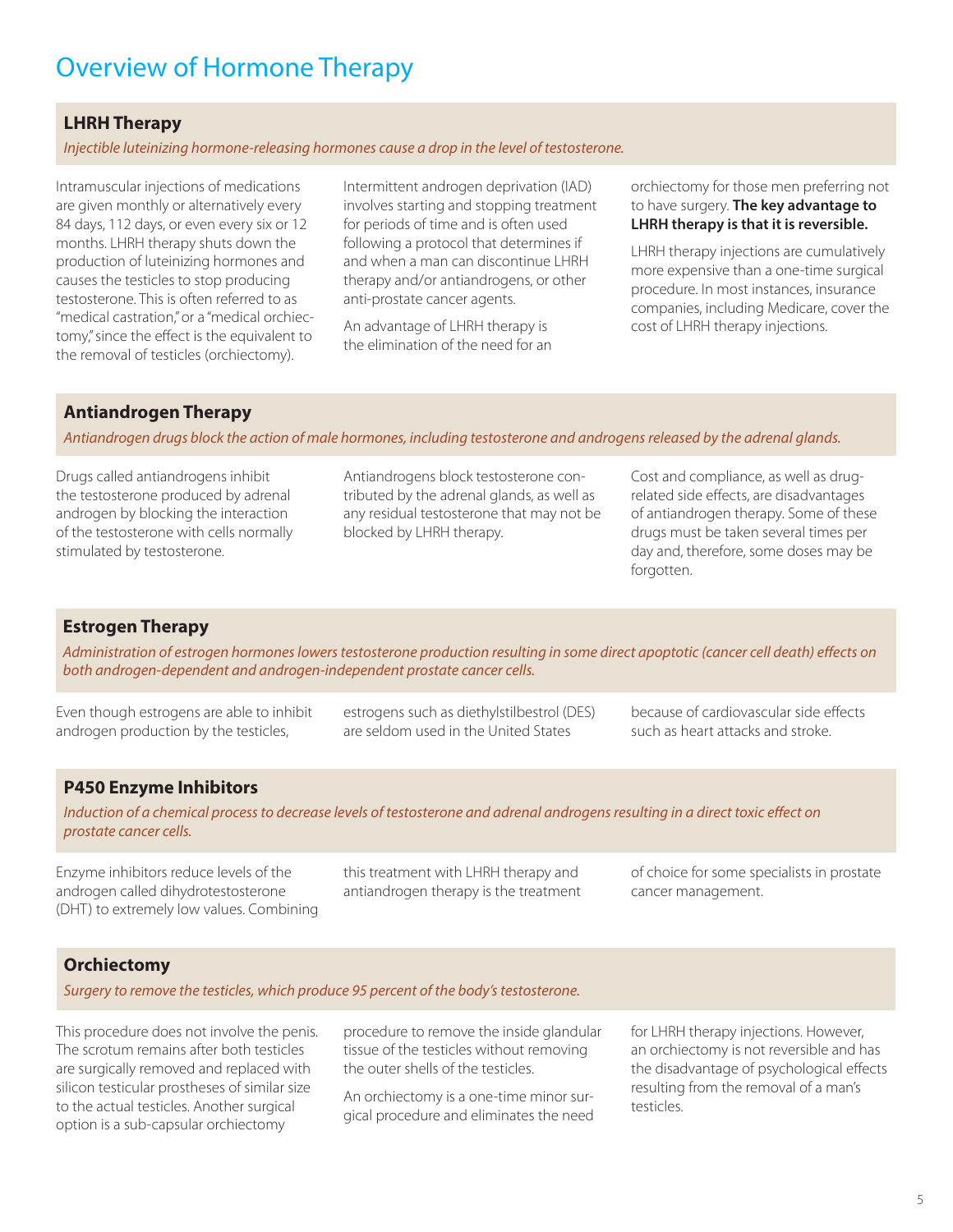# Side Effects of Androgen Deprivation Therapy (ADT)



Side effects are different with each treatment option. Talk to your doctor so that you can understand which side effects you might experience, how mild or severe they might be, how long they might last, and what you can do to either prevent them or lessen them.

Although ADT does have side effects, they are non-life threatening. Many patients and their loved ones are able to accept the side effects of ADT in return for a life-prolonging treatment. They recognize the tradeoff between some quality of life for quantity of life. Then there are other patients and their loved ones who have a difficult time adjusting to ADT side effects.





| <b>SIDE EFFECTS</b>         | <b>WHAT THEY MEAN</b>                                                                                                                                                                                                                                                                                                                                                                                                                                                                                                                                                      |  |
|-----------------------------|----------------------------------------------------------------------------------------------------------------------------------------------------------------------------------------------------------------------------------------------------------------------------------------------------------------------------------------------------------------------------------------------------------------------------------------------------------------------------------------------------------------------------------------------------------------------------|--|
| Sexual desire,<br>or libido | • Most men lose their desire for sexual relations and lose the ability to obtain or maintain<br>an erection.<br>• Your doctor can provide treatments that may restore the ability to have an erection that<br>is satisfactory for sexual intercourse.<br>• Tests are being conducted for lower-dose hormonal therapies (such as<br>antiandrogen pills alone), which may not affect sexual function as much as traditional<br>hormone therapy.<br>• Men do maintain their ability to foster loving and nurturing relationships with their<br>spouses or significant others. |  |
| <b>Hot Flushes</b>          | • Most men may experience "hot flushes" periodically.<br>• Your doctor can provide medications to lessen or eliminate these symptoms.<br>• For most men, "hot flushes" are only a minor nuisance.                                                                                                                                                                                                                                                                                                                                                                          |  |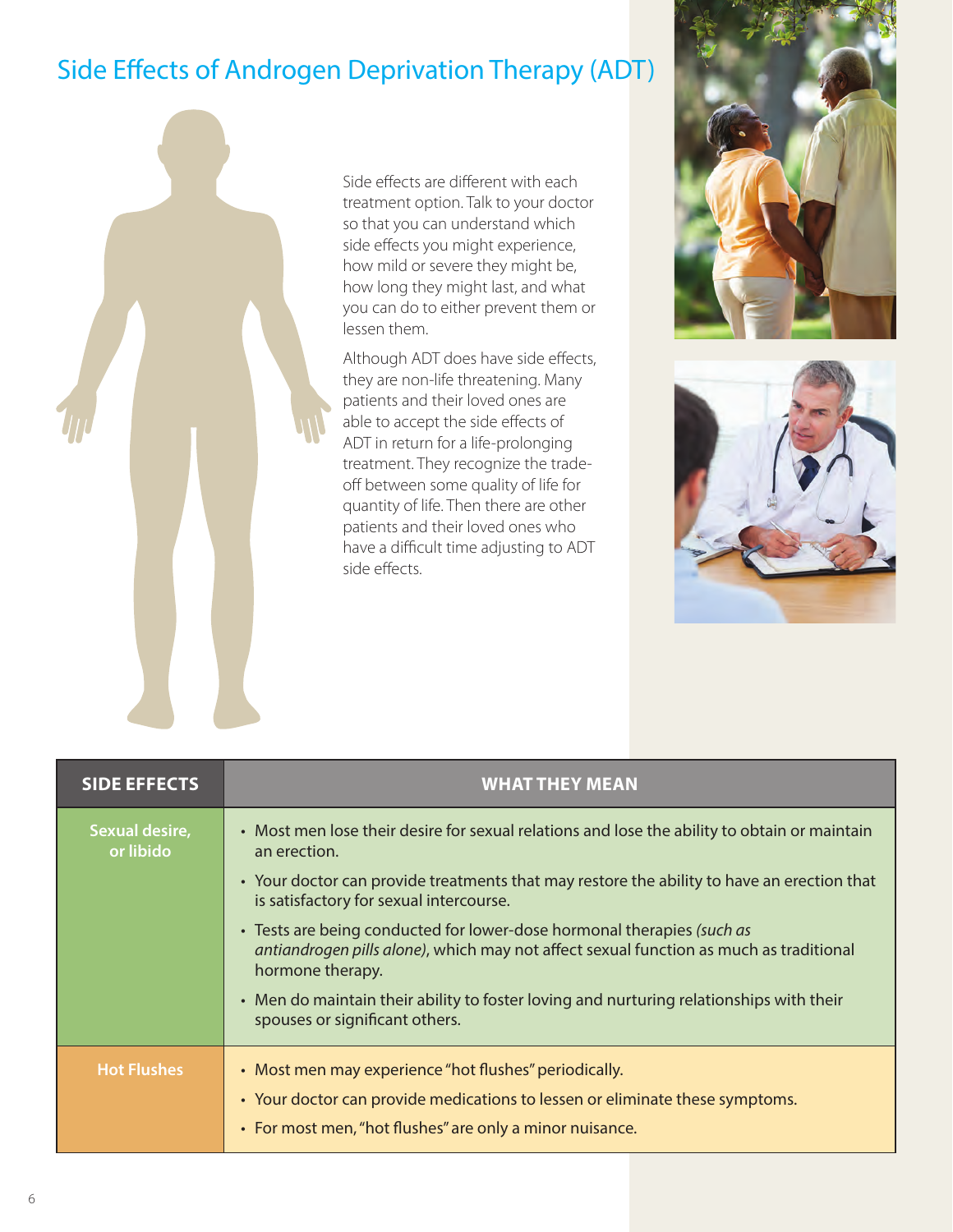| <b>SIDE EFFECTS</b>                                                                               | <b>WHAT THEY MEAN</b>                                                                                                                                                                                                                                                                                                                                                                                                                                                                                                                                                                          |  |
|---------------------------------------------------------------------------------------------------|------------------------------------------------------------------------------------------------------------------------------------------------------------------------------------------------------------------------------------------------------------------------------------------------------------------------------------------------------------------------------------------------------------------------------------------------------------------------------------------------------------------------------------------------------------------------------------------------|--|
| Change in voice,<br>alteration in hair<br>growth or<br>breast growth                              | • Very rare.<br>• Men should not notice any change in their voice, hair growth or breast growth.<br>• In the past, estrogen pills were used and did cause breast enlargement (gynecomastia)<br>and tenderness.<br>• Low dose hormonal therapy with antiandrogens alone or with other oral drugs can<br>cause breast nipple tenderness or some breast enlargement. To prevent these side<br>effects, options can be discussed with your doctor.                                                                                                                                                 |  |
| Anemia                                                                                            | • Long term ADT can result in mild anemia. Occasionally, it may be moderate to severe.<br>• Periodic monitoring of the routine blood count (CBC) while on ADT is advised.                                                                                                                                                                                                                                                                                                                                                                                                                      |  |
| <b>Weight gain</b>                                                                                | • Weight gain is common in men on ADT.<br>• Caloric restriction, attention to carbohydrate intake, and implementing a realistic<br>exercise program can be supportive for men on ADT.                                                                                                                                                                                                                                                                                                                                                                                                          |  |
| <b>Decreased</b><br>muscle mass<br>and strength,<br>and bone loss<br>resulting in<br>osteoporosis | • Bone loss is common in men with prostate cancer, even prior to starting ADT.<br>• Low dose or intermittent hormone therapy use may lessen these side effects.<br>• ADT will increase bone loss. Attention should be given to bone health (bone integrity).                                                                                                                                                                                                                                                                                                                                   |  |
| <b>Liver dysfunction</b>                                                                          | • Antiandrogens may also have unique side effects. For example, FDA-approved<br>antiandrogens may cause liver dysfunction.<br>• Liver problems are almost always reversible upon discontinuation of the drug.<br>• Typically, your doctor will monitor your liver with blood tests periodically and will<br>discontinue the antiandrogen if liver abnormalities occur.<br>• Some doctors will prescribe supplements to help protect liver cells from damage.<br>These may include selenium, silymarin, N-acetyl cysteine, curcumin, d-alpha tocopherol<br>succinate and allicin (from garlic). |  |
| <b>Diarrhea</b>                                                                                   | • The antiandrogen flutamide may cause diarrhea in approximately seven to 10 percent<br>of men who take it. A lower dose or switching to another antiandrogen may eliminate<br>the problem.                                                                                                                                                                                                                                                                                                                                                                                                    |  |
| <b>Delayed</b><br>adaptation to<br>darkness                                                       | • Nilutamide may cause a delayed adaptation to darkness, which may affect<br>nighttime driving.                                                                                                                                                                                                                                                                                                                                                                                                                                                                                                |  |
| <b>Lung fibrosis</b>                                                                              | • It may rarely cause lung fibrosis, which is reversible.                                                                                                                                                                                                                                                                                                                                                                                                                                                                                                                                      |  |
| <b>Interactions</b><br>with alcohol                                                               | • Although this is not common, antiandrogens can cause interactions with alcohol.                                                                                                                                                                                                                                                                                                                                                                                                                                                                                                              |  |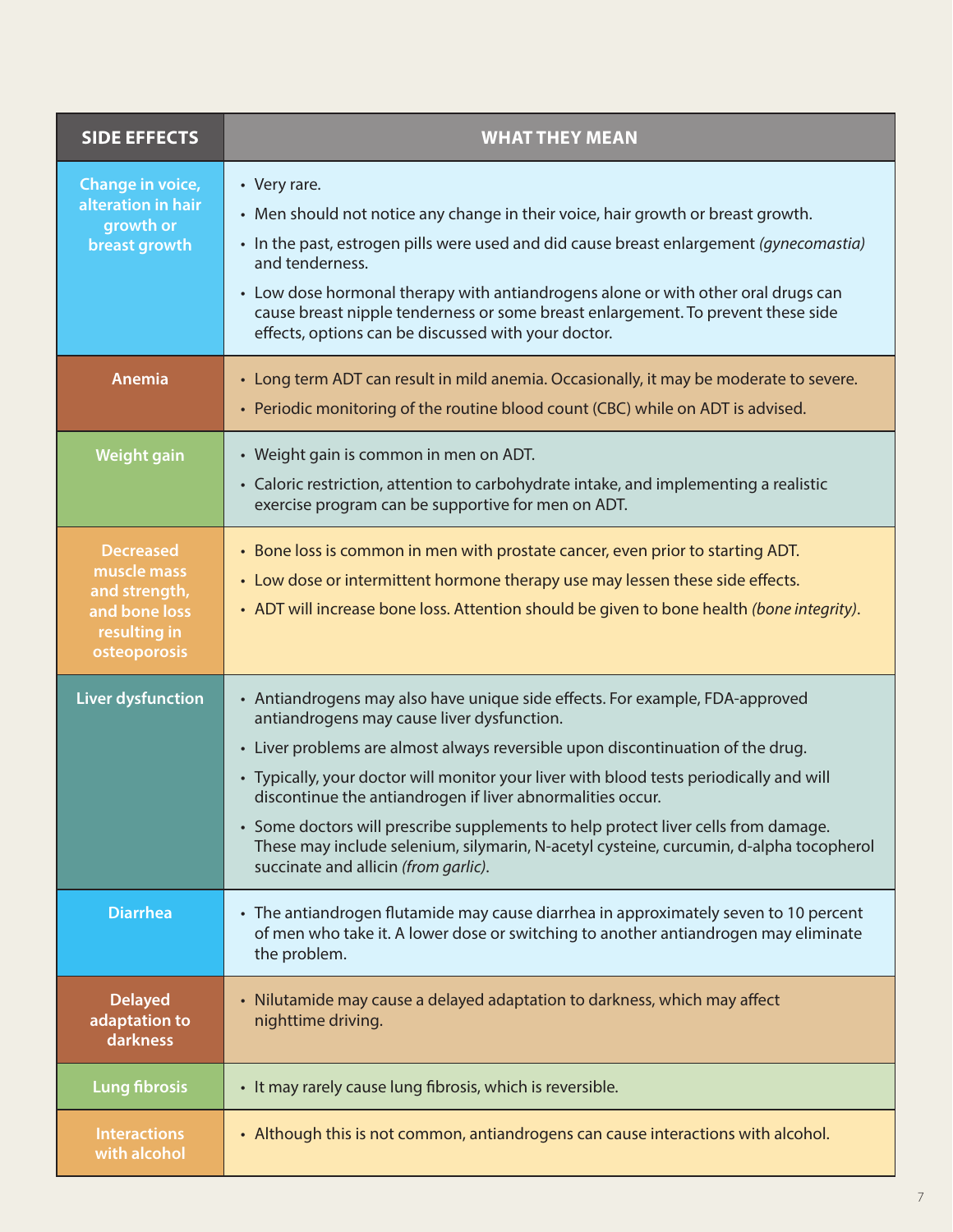## Clinical Stages of Prostate Cancer and Androgen Deprivation Therapy (ADT)



Stage when prostate cancer is believed to be confined within the prostate gland. A tumor cannot be felt by a doctor on a digital rectal examination (DRE).

T1

Stage when prostate cancer is believed to be confined within the prostate gland and with an abnormality that the doctor feels during a DRE.

**Stages T1** and **T2** of prostate cancer are considered confined to the prostate and curable by surgery, radiation, or other local treatment. Androgen deprivation therapy is not traditionally used to treat men with these stages of disease. However, there are exceptions.

In elderly men, or in men with poor overall health who are not candidates for surgery or radiation, ADT can be very effective. For patients with significant tumor volumes, such as clinical **Stage T2b** or **T2c**, ADT is often used for variable periods of time prior to, during, and after radiation treatment or cryosurgery. ADT will shrink the prostate gland and decrease prostate

cancer volume, which has been shown to provide better overall treatment results in patients treated with radiation.

The use of ADT with men who choose **brachytherapy** results in a decrease in prostate gland size, resulting in the need to place fewer seeds.

ADT also decreases tumor volume, which may allow for a better cell-killing effect by radiation therapy, which is either delivered by permanent seeds or temporarily implanted wires. ADT is usually reserved for men with prostate glands 40 cubic centimeters or larger.

 $T3$ 

Stage when prostate cancer has spread outside of the prostate into adjacent clinical T1 and T2 are upstaged to T3 or beyond at the time of surgery.

Treatments recommended for **Stage T3** typically included surgery, radiation, or androgen deprivation therapy. A combination treatment of ADT and **external beam radiation** is preferred for most men with clinical **Stage T3** disease.

A popular approach is to start ADT for typically two or three months prior to radiation. ADT therapy is continued during radiation. After radiation, ADT may be continued for two to three months or longer, depending

upon the characteristics of the cancer as determined by a **Gleason grade** and **PSA level**.

The combination of ADT and external beam radiation has improved the outcomes for men with **Stage T3** prostate cancer. Still unknown is the optimal duration of ADT prior to and after radiation therapy. Benefit has been shown after four months, three years, and indefinite use of ADT. It has been suggested that six months of ADT after radiation may be sufficient.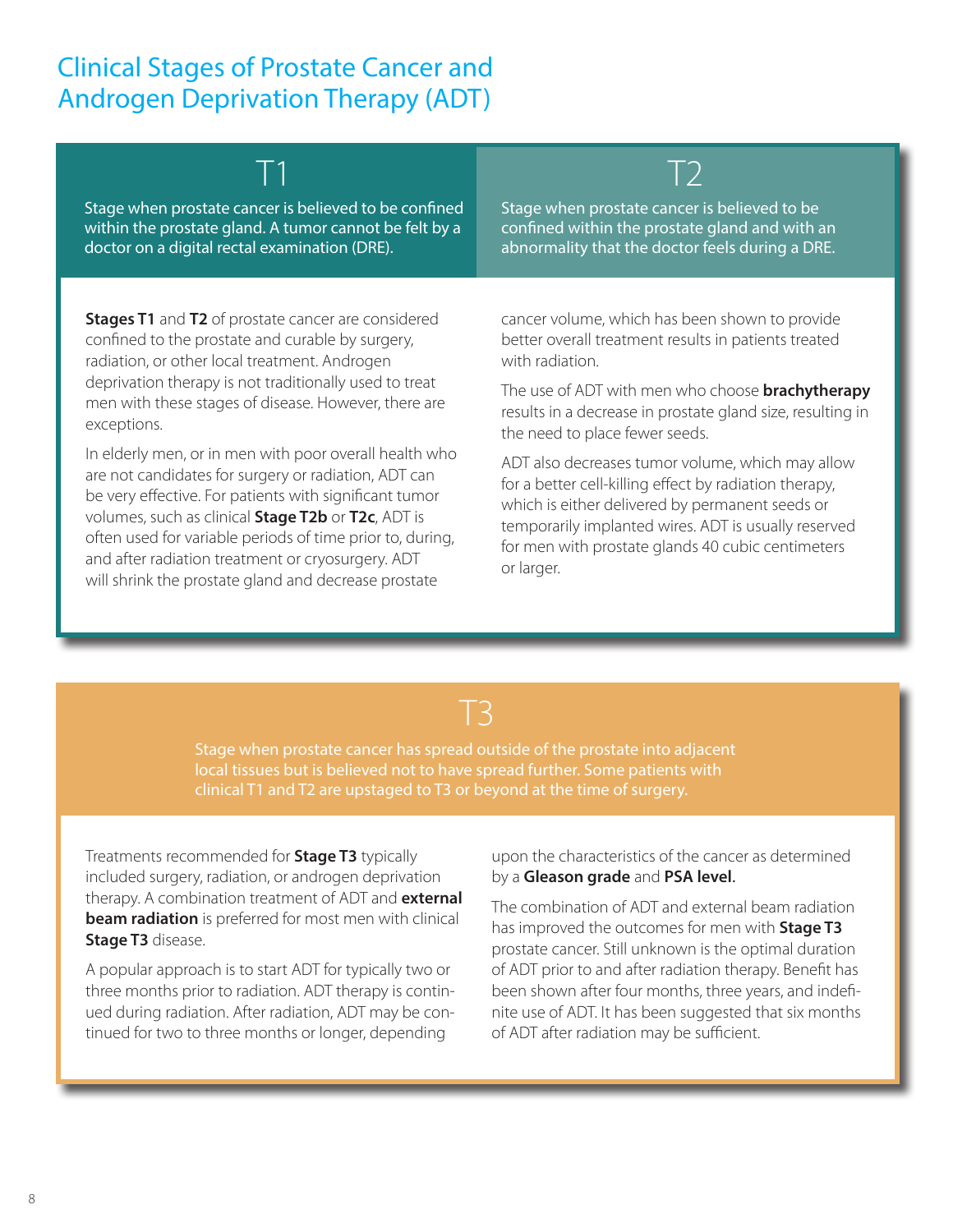# Stage D

D0, also known as "D-Zero" disease, refers to significantly elevated blood tests such as PSA or acid phosphatase that suggest the cancer has spread despite negative X-ray tests such as CT-scans and bone scans. A rising PSA after surgery or radiation treatment could also be classified as stage D0. Stage D can be further classified. Prostate cancer that has spread or metastasized to lymph nodes (D1) or the bony skeleton or other organs or tissues away from the prostate gland (D2).

**Stage D2** patients with clinical apparent metastatic prostate cancer have traditionally been treated with androgen deprivation therapy. Today there has been a shift using ADT to treat all **Stage D** patients, as well as patients with PSA recurrence. It was suggested that ADT was only palliative for **Stage D2** prostate cancer. It helped symptoms, but did not prolong a man's survival. However, it's been shown that starting ADT as soon as a man is diagnosed with this stage does prolong life.

**Stage D1** patients *(lymph node spread only)* have often been treated with surgery, radiation, ADT and combinations of therapy. Over the past years, it has been shown that ADT is necessary for providing the best cancer control for this group of patients. In men who have been treated with a radical prostatectomy or radiation, and who are discovered to have **Stage D1** disease, those who continued on ADT appear to have the best results.

ADT has traditionally been restricted to prostate cancer patients who are without evidence of cancer spread on radiologic tests but who demonstrate an abnormal level of an enzyme in the blood called PAP (Prostatic Acid Phosphatase).

This finding was correlated with the probability that microscopic cancer spread had occurred. Currently, doctors are suspicious about microscopic cancer spread when the prostate specific antigen (PSA) is also elevated in the blood. Different doctors have different threshold values when they consider the PSA test to signify **Stage D0** disease. The **Stage D0** category, like the other **Stage D** categories, may occur when men

are first diagnosed with prostate cancer, or may occur when the cancer recurs after prior treatments such as surgery, radiation, or cryosurgery. A very common current scenario is the man who has a rising PSA, also called PSA recurrence, with negative X-ray tests after prior radiation or surgery. Men in this category are commonly started on ADT.

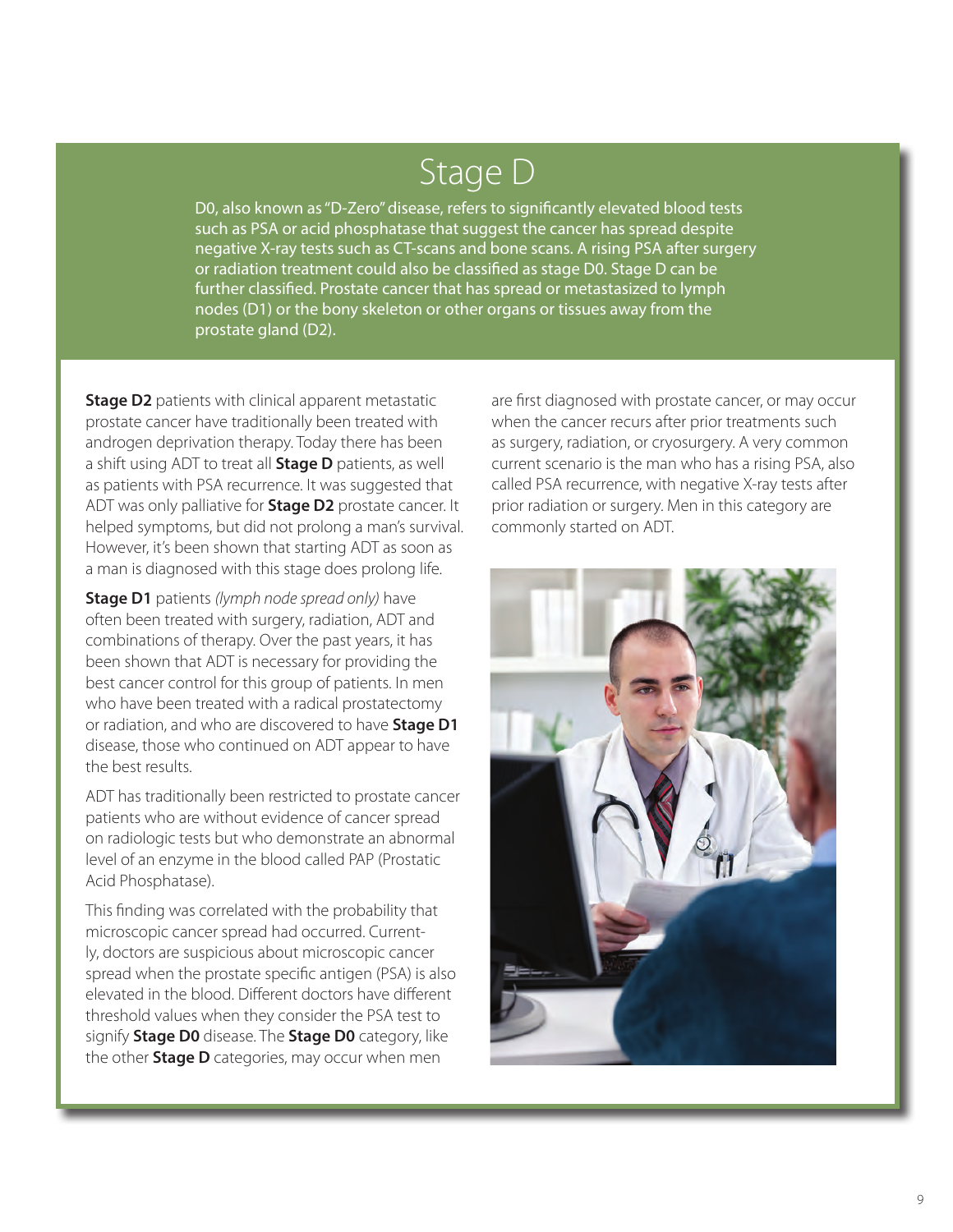### Food and Drug Administration (FDA) Approved Hormone Therapy for Prostate Cancer

There may be other drugs used in hormone therapy for prostate cancer that are not listed here.

**Important:** *This drug information is meant to be educational and is not a substitute for medical advice. It may not cover all uses, actions, interactions, side effects, or precautions to be taken while using it. Consult with your health care professional for information about your specific medical condition and the use of each drug.*

| <b>GENERIC NAME</b>                  | <b>UNITED STATES</b><br><b>BRAND NAME</b>                                                                                    | <b>USE IN TREATING PROSTATE CANCER</b>                                                                                                                                                                                                                                    |
|--------------------------------------|------------------------------------------------------------------------------------------------------------------------------|---------------------------------------------------------------------------------------------------------------------------------------------------------------------------------------------------------------------------------------------------------------------------|
| <b>Abiraterone</b><br><b>Acetate</b> | Zytiga                                                                                                                       | Approved for use with prednisone to treat prostate cancer that has<br>metastasized (spread to other parts of the body). It is used in patients whose<br>disease has not gotten better with other hormone therapy.                                                         |
| <b>Bicalutamide</b>                  | Casodex                                                                                                                      | Approved to treat prostate cancer that has metastasized (spread to other<br>parts of the body). It is used with a type of drug called a luteinizing hormone-<br>releasing hormone agonist.                                                                                |
| <b>Cabazitaxel</b>                   | Jevtana                                                                                                                      | Approved for use with prednisone to treat prostate cancer that has<br>metastasized (spread to other parts of the body) in men whose cancer is<br>hormone-refractory (does not respond to hormone treatment) and who have<br>already been treated with other chemotherapy. |
| <b>Degarelix</b>                     | Firmagon                                                                                                                     | Approved to treat prostate cancer that is advanced.                                                                                                                                                                                                                       |
| <b>Docetaxel</b>                     | <b>Taxotere</b>                                                                                                              | Approved to treat prostate cancer that has metastasized in men whose<br>cancer is hormone-refractory (does not respond to hormone treatment).                                                                                                                             |
| <b>Enzalutamide</b>                  | <b>Xtandi</b>                                                                                                                | Approved to treat prostate cancer that has metastasized (spread to other parts<br>of the body). It is used in patients whose disease is castration resistant (has<br>not responded to treatments that lower testosterone levels).                                         |
| <b>Goserelin</b><br><b>Acetate</b>   | <b>Zoladex</b>                                                                                                               | Approved to treat prostate cancer. It is used with flutamide and radiation<br>therapy in localized prostate cancer and is also used as palliative treatment in<br>advanced prostate cancer.                                                                               |
| <b>Histrelin</b><br><b>Acetate</b>   | Vantas                                                                                                                       | Approved to treat prostate cancer symptoms using a drug-delivery system<br>placed under the skin to deliver histrelin continuously for 12 months.                                                                                                                         |
| Leuprolide<br>Acetate                | Eligard<br>Lupron Depot - Ped<br>Lupron Depot - 4 Month<br>Lupron Depot - 3 Month<br><b>Lupron Depot</b><br>Lupron<br>Viadur | Approved for palliative treatment of prostate cancer that is advanced.                                                                                                                                                                                                    |
| <b>Mitoxantrone</b><br>Hydrochloride | N/A                                                                                                                          | Approved for use with other drugs to treat prostate cancer as palliative<br>treatment in advanced disease that is hormone-refractory (does not respond<br>to hormone treatment).                                                                                          |